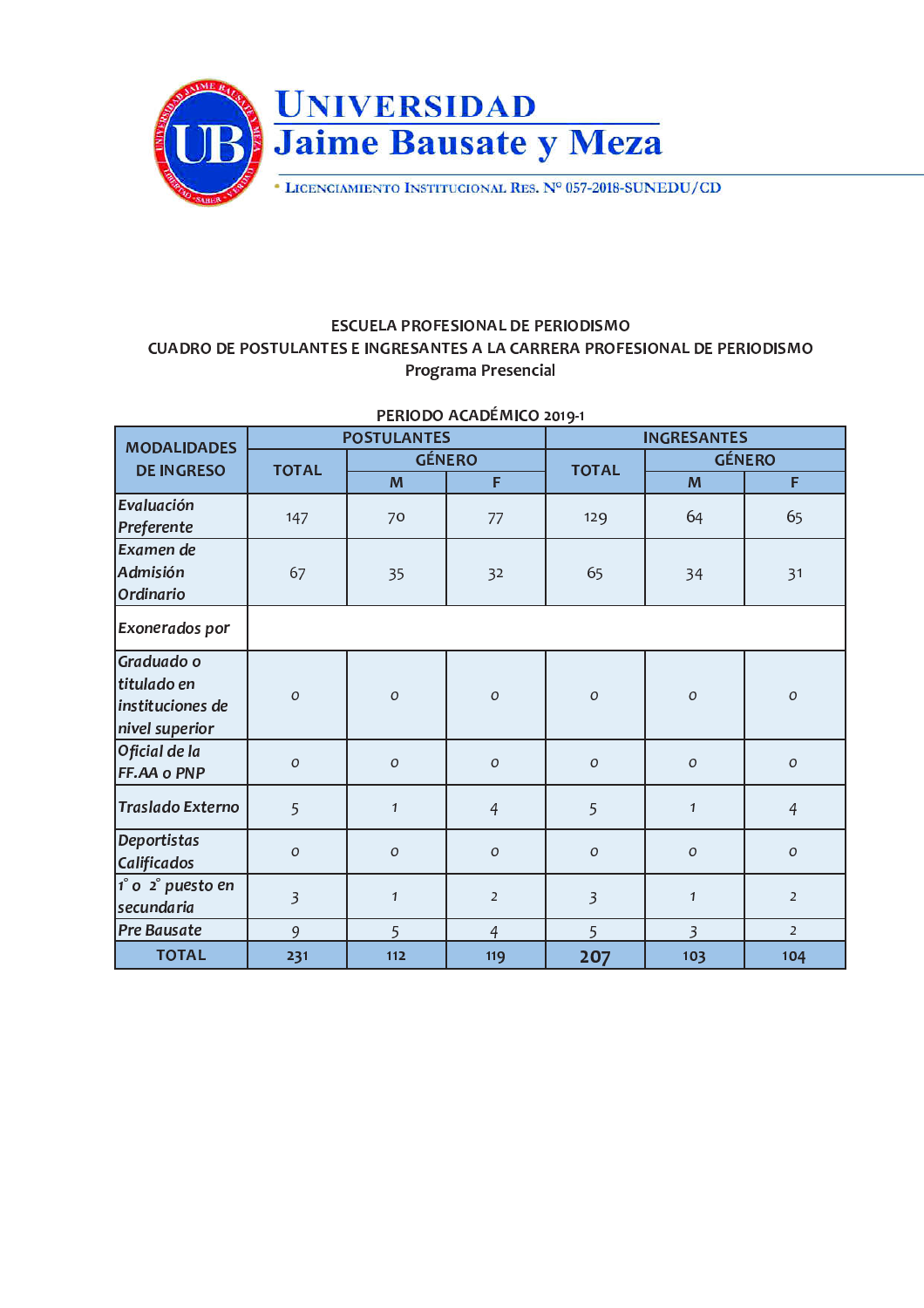

## **ESCUELA PROFESIONAL DE PERIODISMO** CUADRO DE POSTULANTES E INGRESANTES A LA CARRERA PROFESIONAL DE PERIODISMO Programa Semipresencial

| <b>MODALIDADES</b><br><b>DE INGRESO</b>                         | <b>POSTULANTES</b>      |                     |                     | <b>INGRESANTES</b>      |                     |                     |
|-----------------------------------------------------------------|-------------------------|---------------------|---------------------|-------------------------|---------------------|---------------------|
|                                                                 | <b>TOTAL</b>            | <b>GÉNERO</b>       |                     | <b>TOTAL</b>            | <b>GÉNERO</b>       |                     |
|                                                                 |                         | M                   | F                   |                         | M                   | F                   |
| Evaluación<br>Preferente                                        | $\mathbf{1}$            | $\mathsf{O}\xspace$ | $\mathbf{1}$        | $\mathbf{1}$            | $\mathsf{O}\xspace$ | $\mathbf{1}$        |
| Examen de<br>Admisión<br>Ordinario                              | 14                      | $\overline{7}$      | 7                   | 14                      | $\overline{7}$      | $\overline{7}$      |
| Exonerados por                                                  |                         |                     |                     |                         |                     |                     |
| Graduado o<br>titulado en<br>instituciones de<br>nivel superior | $\overline{\mathbf{3}}$ | $\mathbf{1}$        | $\overline{2}$      | $\overline{\mathbf{3}}$ | $\mathbf{1}$        | $\overline{2}$      |
| Oficial de la<br>FF.AA o PNP                                    | $\circ$                 | $\mathbf{O}$        | $\mathsf{O}\xspace$ | $\circ$                 | $\circ$             | $\circ$             |
| Traslado Externo                                                | 8                       | $\overline{3}$      | 5                   | 8                       | $\overline{3}$      | 5                   |
| Deportistas<br>Calificados                                      | $\circ$                 | $\mbox{O}$          | $\mathsf O$         | $\mathbf 0$             | $\circ$             | $\mathsf{O}\xspace$ |
| $1^\circ$ o $2^\circ$ puesto en<br>secundaria                   | $\mathsf{O}\xspace$     | $\mbox{O}$          | $\mathsf O$         | $\mathsf{O}\xspace$     | $\mathsf{O}\xspace$ | $\mathsf{O}\xspace$ |
| Pre Bausate                                                     | $\mathbf{O}$            | $\Omega$            | $\mathsf{O}\xspace$ | $\mathbf{O}$            | $\Omega$            | $\Omega$            |
| <b>TOTAL</b>                                                    | 26                      | 11                  | 15                  | 26                      | 11                  | 15                  |